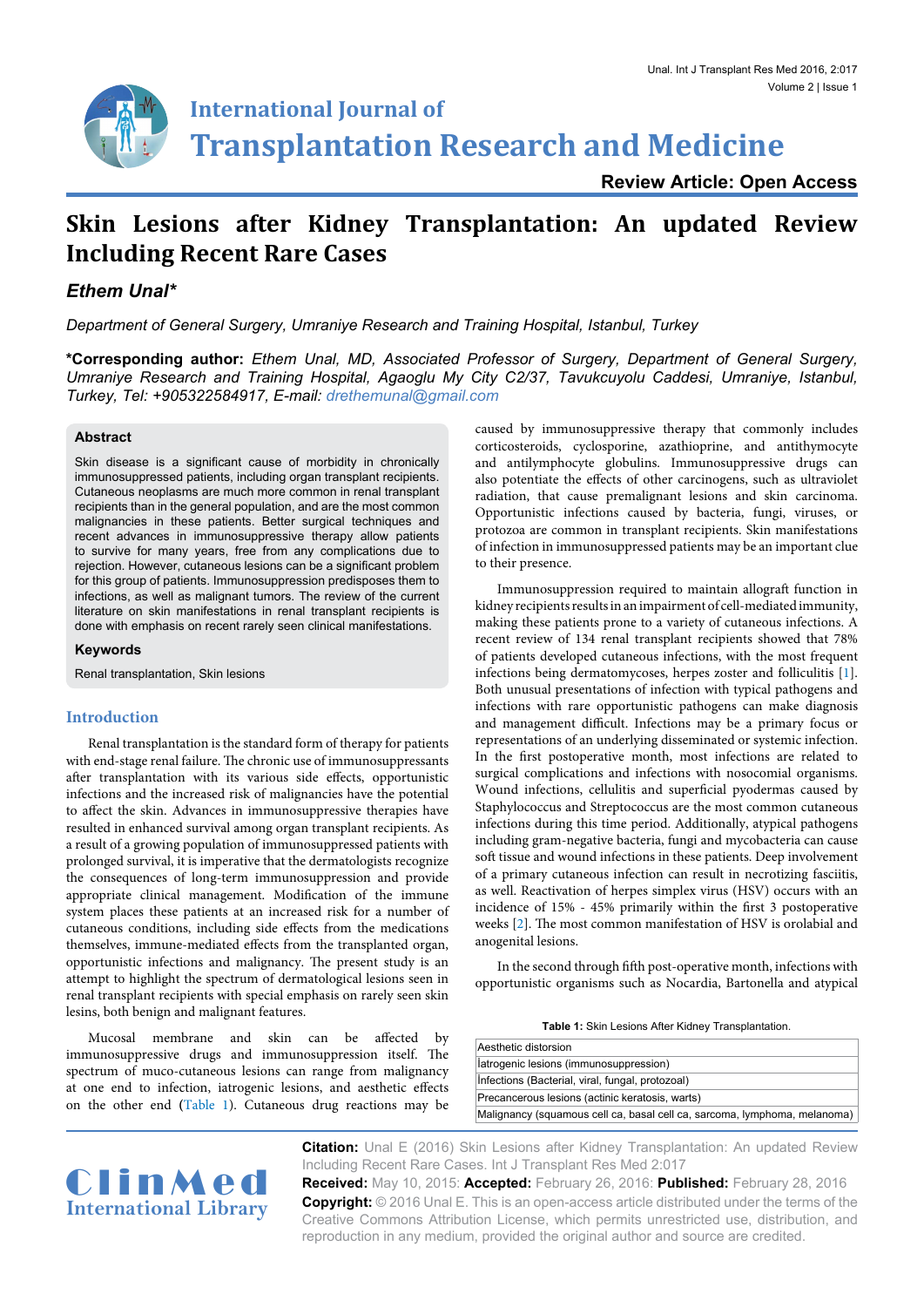mycobacterial species are common. Nocardia, a gram-positive, acidfast rod found in the soil, typically presents as primary pulmonary disease. Cutaneous nocardiosis can present as subcutaneous nodules with pustules, abscesses with sinus tract formation, ulcers, granulomas or lymphocutaneous infection. Infections with the atypical mycobacteria, which include Mycobacterium marinum, M fortuitum, M abscessus, M haemophilum and M aviumintracellulare, have been increasing over the past decade. In a report of Yodmalai et al. a patient with kidney tranplant was admitted to the hospital with prolong fever, dry cough and multiple small erythematous papules on his extremities [[3\]](#page-2-2). A chest X-ray revealed diffuse miliary infiltration. Mycobacterium tuberculosis DNA was demonstrated in bronchoalveolar lavage fluid by polymerase chain reaction. Histopathology of a skin biopsy showed poorly formed noncaseating granulomatous inflammation in the lower dermis and was positive for many acid-fast bacilli. Miliary tuberculosis of the lung and skin were diagnosed. The respiratory symptom and the skin lesions improved after treatment with anti-tuberculous drugs. This study suggests a current rise in the incidence of an old enemy in transplant patients. However, this low incidence may be attributable to a lack of clinical suspicion among practitioners. The spectrum of cutaneous manifestations is diverse and ranges from plaques, to nodules to ulcers. Infection with M marium is typically limited to the skin and lymph nodes, while the rapidly growing M fortuitum, M abscessus as well as M avium-intracellulare and M haemophilum can cause disseminated disease following primary cutaneous infection in transplant recipients, which can result in significant morbidity [[4](#page-2-3)[,5](#page-3-0)]. Mycobacterium leprae disease has also been reported to be seen in kidney transplant recipients [\[6\]](#page-3-1).

Beyond 6 months of immunosuppression, there is an increased occurrence of infections with viral and fungal pathogens. Reactivation of varicella-zoster virus is common. In a review, the overall incidence of herpes zoster following organ transplantation was 8.6%, with a median time of onset of 9 months [[7](#page-3-2)]. Among these patients, there is a high rate of cutaneous scarring and postherpetic neuralgia as well the potential for dissemination involving multiple dermatomes and risk of reoccurrence. Cytomegalovirus (CMV) is a significant cause of morbidity and mortality. Infection may occur through a primary infection, reactivation of the latent virus or from donor transmission. Symptomatic infection occurs in 20%-60% of transplant patients, and cutaneous involvement is present in 10%-20% of patients and is associated with a poor prognosis [[8](#page-3-3)[,9](#page-3-4)]. Multiple skin morphologies of CMV infection have been reported, and none are pathognomonic. Definitive diagnosis of CMV relies on histological examination.

Human papillomavirus (HPV) is a frequent cause of infection, with an incidence ranging from 25%-50% [[10](#page-3-5)]. HPV infection in recipients has been linked to the development of periungual squamous cell carcinoma (SCC) as well as cancer of anogenital tract. These premalign lesions commonly named as warts (verrucae vulgares and verrucae planae) increases with the duration of immunosuppression with a mean of 15% at 1 year and 85% at 5 years in the literature [[11](#page-3-6)]. They are essentially localized on sun-exposed areas particularly the face and the hands. The lesions are generally multiple. HPV types 1, 2, 3 and 4 are the most frequent, but HPV 6/11 and HPV 16/18, which are potentially oncogenic and normally located in the mucosa of non‐immunosuppressed patients, have been described in warts [[12](#page-3-7)]. Epidermodysplasia verruciformis (EV) is a rare genodermatosis associated with a susceptibility to HPV infection and subsequent HPV-mediated oncogenesis. Acquired disease has been described in patients with HIV as well as organ recipients. Clinically, the disease presents as tinea versicolor-like hypopigmented macules or keratotic, flat, wart-like papules [[13](#page-3-8)]. Patients with EV must be closely monitored for development of skin cancer. Molluscum contagiosum may affect both the adult and pediatric kidney recipients. Diagnosis is made based on the characteristic appearance of the centrally umbilicated keratinous plug. Molluscum may be more numerous, larger and refractory to treatment inthose group of patients.

Superficial fungal infections with dermatophytes, in addition

to tinea versicolor and onychomycosis are very common among transplanted patients. In a case control study of 102 consecutive renal transplant recipients, pityriasis versicolor was the most common fungal infection (36%), followed by candidiasis (25%) and onychomycosis (12%) [[14](#page-3-9)]. Infection by other opportunistic fungi such as Aspergillus, Cryptococcus, Histoplasma capsulatum, Blastomyces and Coccidioides immitis also can occur, and should warrant an investigation for systemic infection. Cutaneous findings in fungal infections of recipients are non-specific, so direct microscopy and culture of samples are necessary to confirm diagnosis. In the current literature, there are reports of rarely seen fungal lesions, as well. Nouri-Majalan and Moghimi reported a recent a case of cutaneous mucormycosis as a rare entity related to kidney transplantation [[15\]](#page-3-10). It usually presents with ecthyma-like lesions and black necrotic cellulitis. In this study, the authors reported an unusual case of primary cutaneous mucormycosis presenting as erythemanodosum-like lesions in a woman who had received a renal transplant. Similarly, Yoneda et al. reported cryptococcal necrotizing fasciitis in a patient after renal transplantation [\[16\]](#page-3-11). Their patient presented with painful lesions on both lower extremities and fever. At first, bacterial cellulitis was suspected and antibiotic therapy was initiated, but it was not effective. The serum cryptococcal antigen titer was disgnostic, and pathologic examination of debrided tissue and wound pus culture revealed cryptococcal necrotizing fasciitis. Amphotericin B and fluconazole were started, and repeated debridement and skin grafting were performed.

The incidence of skin cancer is increased in transplant recipients as compared to the general population and varies according to the country concerned. Thus, Hartevelt et al. found a cumulative incidence of skin cancer, ranging from 10 to 40 % at 10 and 20 years after transplantation [\[17\]](#page-3-12). SCC is the most common cutaneous malignancy among kidney recipients, with a 65-fold increase in incidence compared to the general population [\[18](#page-3-13)]. In the general population, basal‐cell carcinomas (BCC) are more frequently seen than SCC, but in the transplant population, the ratio of squamouscell to basal‐cell carcinoma in renal transplant recipients is greater than 1. More often, squamous‐cell carcinomas develop from warts or actinic keratosis. Other than immunosuppesion, viral agents and sun exposure; genetic factors have also been implicated in the development of skin carcioma in these patients. The information on this point is not yet definite. An association between the class II antigen HLA‐DR7 and the occurrence of skin cancers has been described. Conflicting results have been reported concerning HLA‐ A11: both negative and positive associations have been noted [[19\]](#page-3-14). There is apparently a positive association between HLA B27 and skin cancer [[11](#page-3-6)]. SCC in these patients is highly aggressive and associated with significant mortality. Risk factors for the development of SCC include the duration of immunosuppression, with the risk of carcinogenesis increasing steadily with time post-transplant. Other well-defined risk factors include advanced age at time of transplant, history of skin cancer prior to transplant, history of sun exposure, presence of actinic keratosis.

BCC is the second most common malignancy, with a 10-fold increased risk [\[20](#page-3-15)]. The predominance of SCC as the most common subtype of skin cancer is reversed from the immunocompetent population, in which BCC is the most common. The cause of carcinogenesis is multi-factorial including impairment of immunosurveillance resulting in a reduced host response against tumor cells, oncogenic potential of immunosuppressant drugs, genetic risk factors and viral infections.

Precancerous actinic keratosis progress more often and faster to invasive SCC compared with the general population. Similar to warts, they are located in uncovered areas and they are often associated with warts. The occurrence of an infiltration of the lesion and the rapid recurrence of the lesion are signs of transformation into a squamous‐ cell carcinoma. Similar to what is found in warts, different types of HPV may be found in association with actinic keratosis. For patients with a limited number of actinic keratosis, cryotherapy or curettage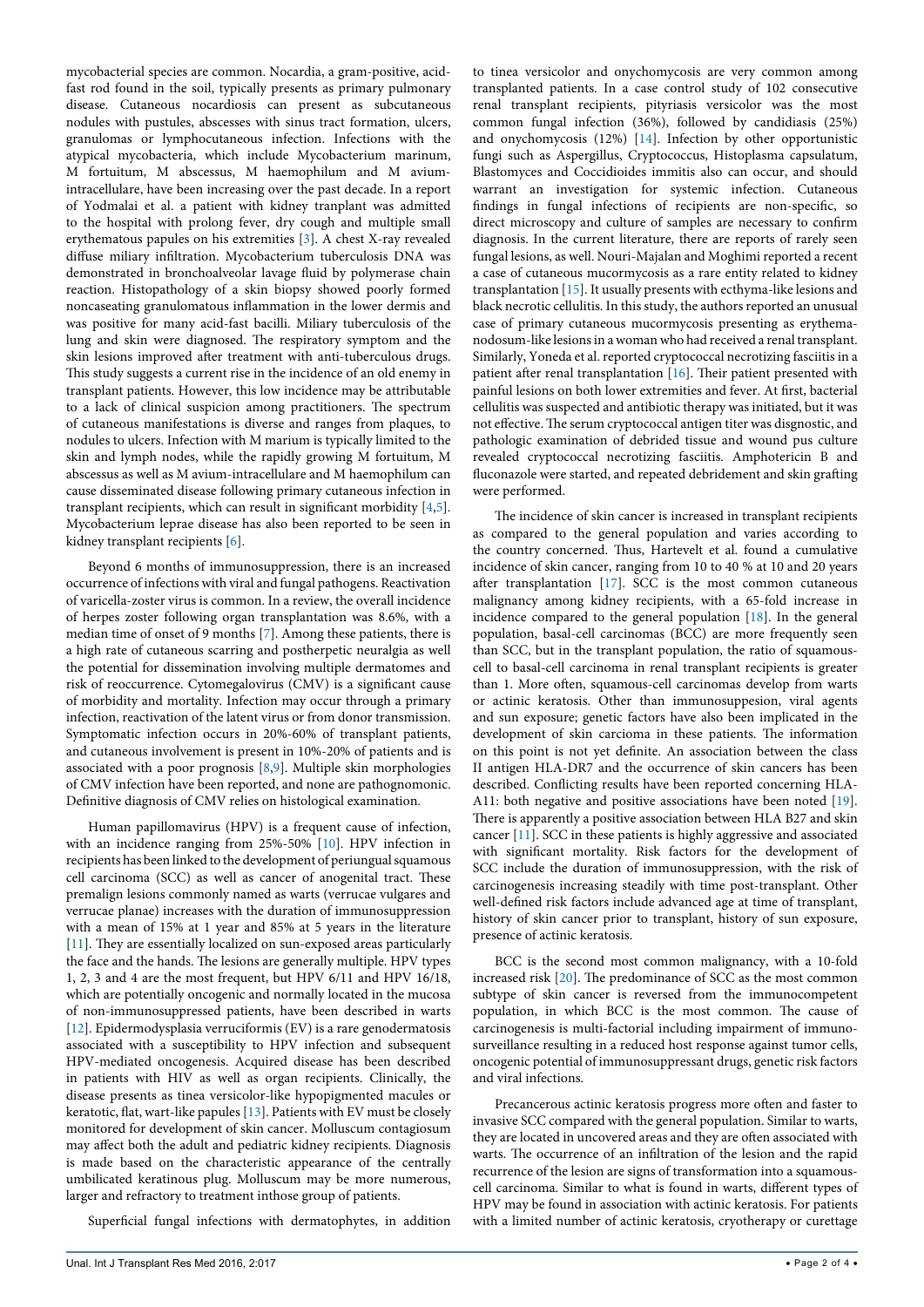of individual lesions is the treatment of choice. Many patients have a propensity to develop multiple lesions over a wide area, treatment options for these patients include topical 5-fluorouracil daily or under Unna boot occlusion (chemo-wrap), diclofenac or imiquimod. Photodynamic therapy with a topical photosensitizer has been shown to be more effective [[11](#page-3-6)]. In locally recurrent forms, long-term preventive treatment with topical retinoids should be considered in association with surgery or physical treatment. In diffusely spreading forms systemic administration of retinoids is a treatment option.

The incidence of cutaneous lymphoma in renal transplant patients is currently unknown. Only 10 cases have been reported in the literature [[11](#page-3-6)]. Six were cutaneous B lymphomas and four were cutaneous T lymphomas. These nine lymphomas developed in men. The mean delay after transplantation was 5 years. Cutaneous B‐cell lymphomas present with either single or multiple nodules on the skin which frequently ulcerate. The skin lesions are isolated without any visceral involvement. B‐cell lymphoma in the oral cavity has also been reported [\[11](#page-3-6)]. The patients had erythematous or cyanotic hyperplatic gingival lesions. The infiltrate was composed of lympho‐ plasmocytoid cells with high mitotic activity. Infiltrating cells were EBV positive. The treatment of choice is radiotherapy. Cutaneous relapse may occur, but visceral metastases have not been reported so far. It has not been proven that reduction of immunosuppressive treatment is effective. Cutaneous T-cell lymphoma patients may present with erythrodermic or haemorrhagic plaques on the legs. Treatment options are corticosteroids, radiotherapy, nitrogen mustard or chemotherapy [[21](#page-3-16)].

The recipients are also at increased risk for cutaneous melanoma, with a 3-5 fold increased incidence compared to the general population. Melanomas represent 14% of skin cancers in patients who received transplants in childhood compared to 5% in adults [[11](#page-3-6),[22](#page-3-17)]. So, the increase of nevi in children associated with the increase of melanomas suggests immunosuppression begun at an early age may increase the risk of melanoma. Furthermore, a donor with undiagnosed metastatic melanoma can give rise to the development of metastatic melanoma in the recipient. This outcome has been reported in 16 of 20 patients whose donor was found to have metastatic melanoma [[11](#page-3-6)]. Risk factors for melanoma in these patients are similar to those in the general population including the presence of multiple nevi, family or personal history of melanoma and light skin. Current management of melanoma in kidney recipients is similar to that of the general population, with wide local excision with margins based on depth. Patients with nodal or metastatic disease may benefit from reduction in immunosuppression. Overall, survival of recipient patients with melanoma is significantly worse than would be expected in immunocompetent patients, regardless of the Breslow thickness [\[23\]](#page-3-18).

Other malignant skin tumors affecting kidney transplanted patients include Kaposi's sarcoma and Merkel cell carcinoma (MCC). Kaposi's sarcoma affects between 0.2%-11% of renal transplant recipients, with an increased risk of cutaneous dissemination and visceral spread compared to the general population [\[24\]](#page-3-19). The male/ female ratio ranges from 2 to 40 with a male predominance similar to that found in other types of Kaposi's sarcoma [\[11\]](#page-3-6). Human herpes virus type 8 (HHV8) can be detected by in situ PCR in tissue samples, specifically in mononuclear cells [\[11,](#page-3-6)[24](#page-3-19)]. Whether HHV8 is an etiological factor or only an indicator of immunodeficiency is unknown. The average time between transplantation and onset of Kaposi's sarcoma is 20months [[25](#page-3-20)]. The cutaneous lesions are similar to classical Kaposi's sarcoma and present as dark blue macules which progress to plaques and sometimes to tumors. On the skin, the lesions are mainly located on the trunk and the extremities, rarely on the face. Oral lesions are the most frequent mucous localization, predominantly located on the palate. The most frequent extracutaneous lesions concern lymph nodes, the gastrointestinal tract (mainly stomach and duodenum) and the lungs. Pulmonary involvement is usually seen in the advanced stage of the illness. The risk of mortality from Kaposi's sarcoma is related to the extent of the lesions at presentation.

Treatment includes discontinuation of immunosuppressive therapy or changing the treatment regimen to include sirolimus. Imiquimod, interferon alpha and chemotherapy have also been used for treatment of Kaposi's sarcoma with varying degrees of success. MCC is believed to originate from Merkel cells, which are presumably components of the amine precursor uptake and the decarboxylation system (APUD) [[26](#page-3-21)]. MCC, or primary neuroendocrine carcinoma of the skin, is a rare tumor with an aggressive course. The incidence of MCC among recipients is more than 10 times the general population [\[27\]](#page-3-22). MCC has a varying presentation but most commonly presents as a blue or red, firm, non-tender, solitary, dome-shaped nodule with rapid growth on the head or extremities. Initial treatment of primary MCC is surgical excision with sentinel lymph node biopsy followed by adjuvant chemotherapy or radiotherapy.

Angiosarcoma is an uncommon malignant tumour accounting for less than 1% of all sarcomas in the general population. Kibe et al. reported the case of an angiosarcoma in a male 12 years after renal transplantation [\[28\]](#page-3-23). This lesion was located on the scalp and characterized by multiple violaceous nodules surrounded by poorly demarcated red to purple discoloration. The treatment of this cutaneous tumour is wide excision and possible postoperative radiotherapy.

Mesenchymal cutaneous tumours such as dermatofibrosarcoma protuberans have been seen in rare cases. Lai et al. reported the first case of a patient who developed a dermatofibrosarcoma only 4 years after renal transplantation [[29](#page-3-24)]. This soft tissue tumour is characterized by local recurrence, but only rarely by metastatic spread. A wide and deep excision is necessary to prevent recurrence. Malignant fibrous histiocytomas have also been noted in long‐term renal transplant patients [[30](#page-3-25)[,31](#page-3-26)].

In transplant patients, cutaneous metastasis of intraabdominal/ thoracic adenocarcinomas should also be questioned. Pontinen et al. has recently reported a case of metastatic skin lesions of pancreatic cancer after kidney transplant [[32](#page-3-27)]. As it is well-known, cutaneous metastases originating from pancreatic cancer are rare. If cutaneous metastases do indeed occur, it is often near the umbilicus, known as the Sister Mary Joseph's nodule. Nonumblical cutaneous metastases are rare, as well. The authors introduced the first reported case of a nonumbilical cutaneous metastatic lesion of pancreatic adenocarcinoma after the transplant of an organ.

In conclusion, it is important to advise patients before transplantation in regard to skin complications, provide regular dermatological follow-up, and tailor immunosuppressive regimen to minimum doses to be compatible with good graft function. The prophylaxis of skin cancers in graft recipients comprises sun protection, information to the patient about the risks of skin tumours and an early treatment of pre‐cancerous skin lesions (keratosis, warts). Good cooperation between the specialists is necessary. All transplanted patients should have a dermatological examination at least once a year. All patients seen in the renal transplant outpatient clinic should carefully be examined for any skin lesions. All kidney transplant patients should also be advised to avoid sun exposure, to protect exposed areas with sunscreen or clothing and regularly receive full mucocutaneous skin examinations. If possible, patients should be seen prior to transplantation for identification and management of any pre-existing lesions.

#### **References**

- <span id="page-2-0"></span>1. [Hogewoning AA, Goettsch W, van Loveren H, de Fijter JW, Vermeer BJ, et](http://www.ncbi.nlm.nih.gov/pubmed/11168313)  [al. \(2001\) Skin infections in renal transplant recipients. Clin Transplant 15:](http://www.ncbi.nlm.nih.gov/pubmed/11168313)  [32-38.](http://www.ncbi.nlm.nih.gov/pubmed/11168313)
- <span id="page-2-1"></span>2. [Smith SR, Butterly DW, Alexander BD, Greenberg A \(2001\) Viral infections](http://www.ncbi.nlm.nih.gov/pubmed/11273865)  [after renal transplantation. Am J Kidney Dis 37: 659-676.](http://www.ncbi.nlm.nih.gov/pubmed/11273865)
- <span id="page-2-2"></span>3. [Yodmalai S, Chiewchanvit S, Mahanupab P \(2011\) Cutaneous miliary](http://www.ncbi.nlm.nih.gov/pubmed/21706946)  [tuberculosis in a renal transplant patient: a case report and literature review.](http://www.ncbi.nlm.nih.gov/pubmed/21706946)  [Southeast Asian J Trop Med Public Health 42: 674-678.](http://www.ncbi.nlm.nih.gov/pubmed/21706946)
- <span id="page-2-3"></span>4. [Doucette K, Fishman JA \(2004\) Nontuberculous mycobacterial infection in](http://www.ncbi.nlm.nih.gov/pubmed/15156482)  [hematopoietic stem cell and solid organ transplant recipients. Clin Infect Dis](http://www.ncbi.nlm.nih.gov/pubmed/15156482)  [38: 1428-1439.](http://www.ncbi.nlm.nih.gov/pubmed/15156482)